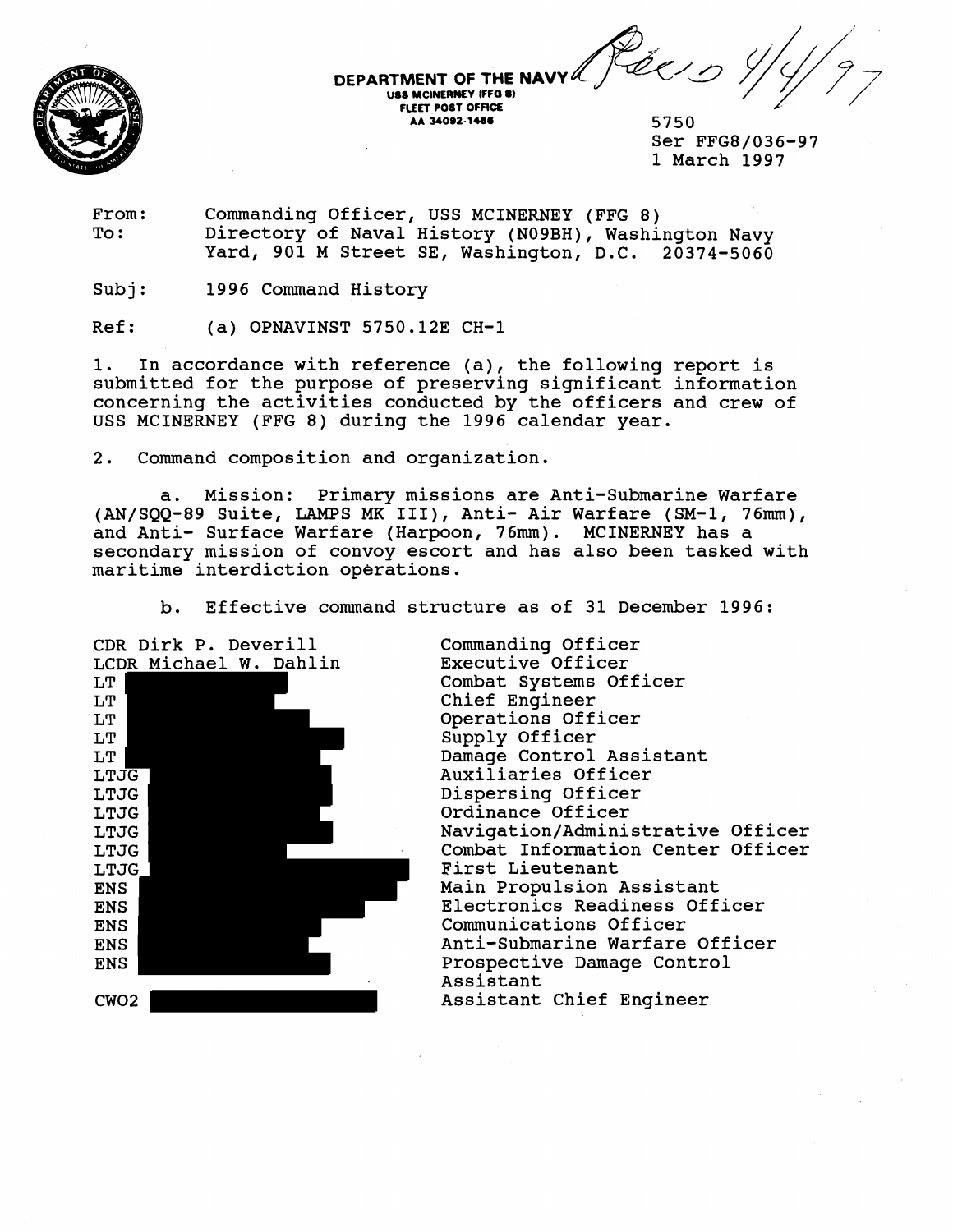c. Losses:

(1) LT : 13 March to Naval Space Command, Washington, D.C. (2) Capt(se1) Ronald Y. Heath: 15 March to USS CARL VINSON **(CVN** 70), Bremerton, WA. (3)  $LT$   $\parallel$  : 31 March to USS JOHN F. KENNEDY **(CV 67),** Mayport, FL. (4) LTJG **Example 2018** 1 03 April to USS HUE CITY (CG 66), Mayport, FL, (5) LT | 1999 : 04 April released from active duty. (6) LT : 08 May to U.S. Naval Academy, Annapolis, MD. (7) LCDR : 13 June to U.S. Atlantic Command, Norfolk, Va. (8) LTJG : 17 October to USS GUARDIAN (MCM 5), Kyushu Sasebo, Japan. (9) LT : 15 November to Destroyer Squadron 24, Mayport, FL. (10) LT : 30 November released from active duty. d. Gains: (1) LTJG : 15 January from Surface Warfare Officer School Command, Newport, RI. (2) CDR Dirk P. Deverill: 08 March from Surface Warfare Officer School Command, Newport, RI. (3) ENS : 11 March from Fleet Training Center, Norfolk, VA. (4) LT | 15 March from Naval Supply Corps School, Athens, GA. (5) LCDR Michael W. Dahlin: 07 June from Naval War College, Newport, RI. (6) ENS | The Research Research 12 August from Surface Warfare Officer School Command, Newport, RI. (7) LTJG THE REFORM OF STRAND REFORM IS STRAND TO AUGUST TO AUGUST TO MALL THE REFORM OF STRAND IS A LEFTWICH (DD 984), Pearl Harbor, HI.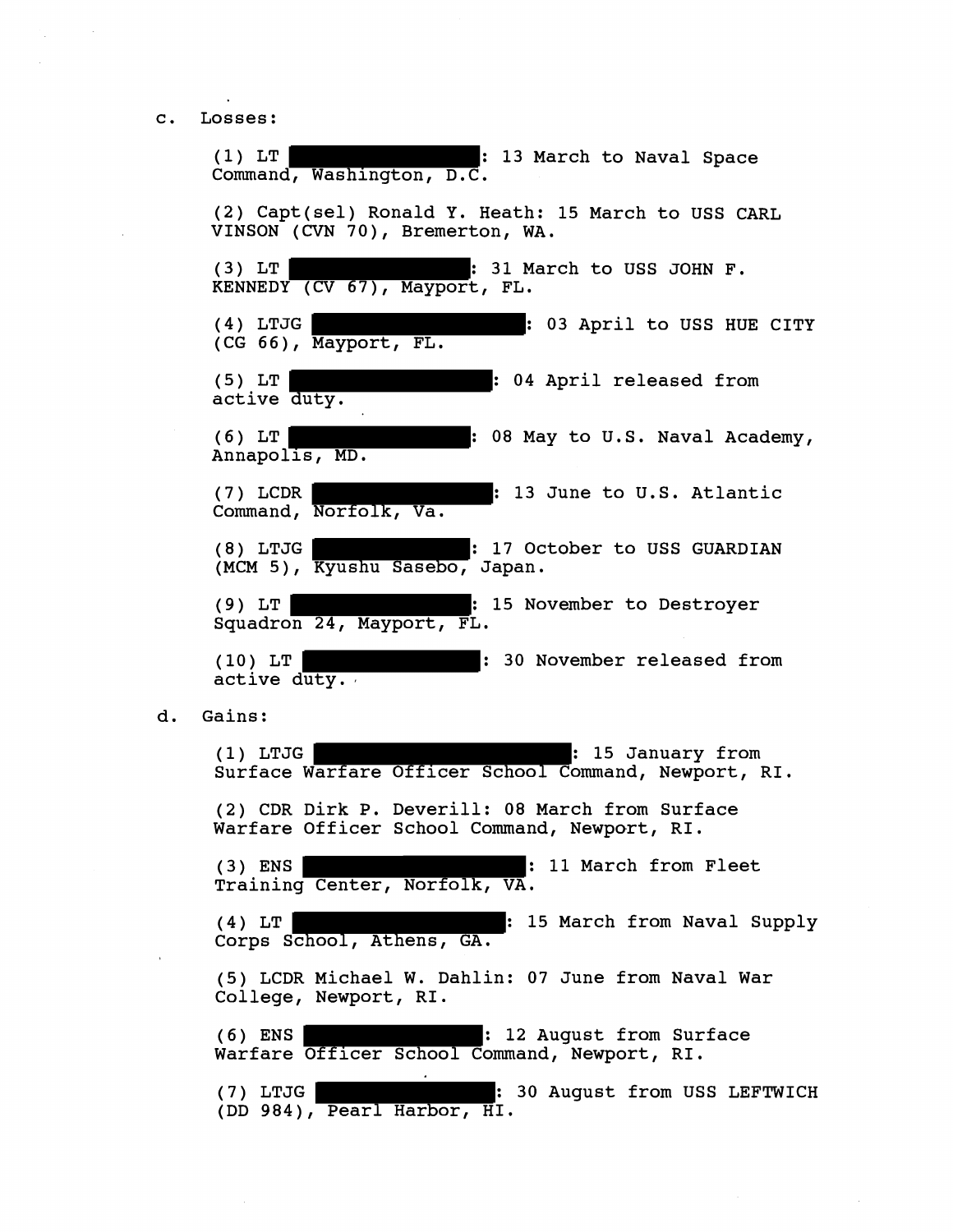(8) LT **: 16 September from Surface** Warfare Officer School Command, Newport, RI. **(9)** ENS : **27** December from Surface Warfare Officer School Command, Newport, RI. **(10)** ENS : **31** December from Surface Warfare Officer School Command, Newport, RI. e. **(1)** Name of ISIC: Commander, Western Hemisphere Group **(2)** Permanent Duty Station: Mayport, Florida. **(3)** Aircraft Assigned: **1 SH-60B** Seahawk with crew HSL FOUR EIGHT DET TWO Tailcode: "Venom **500"**  f. Chronological Order of Events: **01-28** Jan: **02-12** Jan: **16-26** Jan: **<sup>29</sup>**Jan - **02** Feb: **03-04** Feb: **05-09** Feb: **10-12** Feb: **13-16** Feb: **17-19** Feb: **<sup>20</sup>**Feb - **08** Mar **<sup>09</sup>**Mar - **11** Apr **15** Mar: **<sup>25</sup>**Mar - **11** Apr: **12** Apr: **12-23** Apr: **24-26** Apr: **27-29** Apr: **<sup>30</sup>**Apr - **04** May: **05-08** May: **09-11** May: **12-14** May: **15-23** May: **24-25** May: **<sup>26</sup>**May - **02** Jun: **03-05** Jun: Inport - Mayport, FL Combat Systems Readiness Review Tailored Ship's Training Availability, Phase I1 Underway - Tailored Ships Training Availability, Phase I1 Inport - Mayport, FL Underway - Tailored Ship's Training Availability, Phase I11 Inport - Mayport, FL Underway - JAXOPAREA for Final Evaluation Period Inport - Mayport, FL Enroute - Puerto Rico OPAREA Underway - COMPTUEX Inport, Mayport, FL Change of Command - CDR Dirk P. Deverill relieves CAPT(se1) Ronald Y. Heath Intermediate Maintenance Availability, Mayport, FL Underway - Standing Naval Force, Atlantic (SNFL) **'96** Deployment Enroute - Gibralter Inport - Gibralter, Assigned to Commander Standing Naval Force, Atlantic Enroute - Adriatic Sea Operation Sharp Guard - enforcing U.N. sanctions against the former Yugoslavia Inport - Venice, Italy Enroute - Corfu, Greece Inport - Corfu, Greece Enroute - Ponta Delgado, Azores Inport - Ponta Delgado, Azores Enroute - St. John, U.S. Virgin Islands Inport - St. John, U.S. Virgin Islands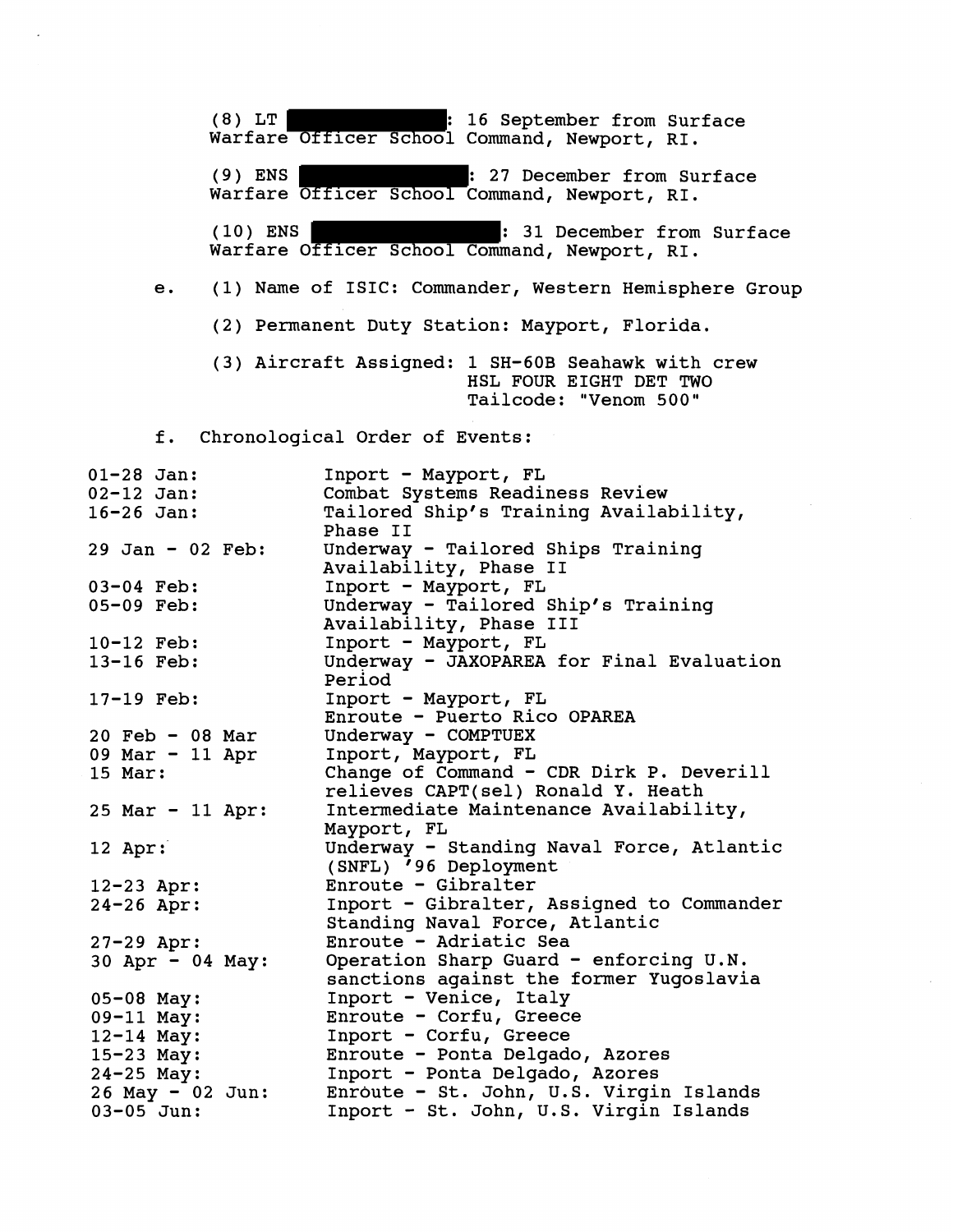06 Jun: 07-11 Jun: 12-21 Jun: 12-13 Jun: 14 Jun: 16-18 Jun: 21 Jun: 22-23 Jun: 24-27 Jun: 27-30 Jun:  $1-4$  Jul: 5-21 Jul: 8 Jul: 9 Jul: 9-10 Jul: 15-18 Jul: 15 Jul:  $22$  Jul - 04 Aug: 23 Aug: 05-06 Aug: 07-11 Aug: 12 Aug: 13-15 Aug: 16-21 Aug: 22-23 Aug: 24-26 Aug: 27 Aug - 01 Sep: 02-12 Sep: 09 Sep: 13-17 Sep: 18 Sep: 18-28 Sep: 29 Sep - 07 Nov: 29 Sep - 20 Oct: 21 Oct: 28 Oct - 01 Nov: 07-08 Nov: 03-04 Dec: 07-13 Dec: 16-20 Dec: 21-31 Dec:

Enroute - Roosevelt Roads, Puerto Rico Inport - Roosevelt Roads, Puerto Rico Underway - Puerto Rico OPAREA SNFL coordinated AAW exercises SNFL coordinated USW exercises SNFL coordinated ASW exercises SNFL multi-threat battle exercises Enroute - Curacao, Netherlands Antillies, Counter Drug Operations Inport - Curacao, Netherlands Antillies Enroute - Caracas, Venezuela Inport - Caracas, Venezuela Enroute - Norfolk, VA Disaster relief exercise Ammunition onload - Roosevelt Roads, Puerto Rico Search and Rescue operations in the wake of Hurricane Bertha UNITAS '96, Phase Zero Puerto Rico OPAREA for Harpoon missile exercise Inport - Norfolk, VA, Intermediate Maintenance Availability SNFL international reception Enroute - Boston, Massachusetts Inport - Boston, Massachusetts Enroute - Halifax, Canada Inport - Halifax, Canada Enroute - Reykjavik, Iceland Inport - Reykjavik, Iceland Enroute - Bergen, Norway Inport - Bergen, Norway Underway - Operation Northern Light/Bright Horizon HSL 48 Det 2 SH-60B, "Venom 500," aircraft mishap Inport - Portsmouth, England Underway - Transit to Mayport, FL with USS MOUNT WHITNEY (LCC 20) Battle Group, Enroute - Mayport, FL Inport - Mayport, FL Post Deployment Leave and Upkeep period Safety Survey Logistics Management Assessment Assist Underway - JAXOPAREA for INSURV preparations Underway - JAXOPAREA for INSURV preparations Completed Board of Inspection and Survey Logistics Management Assessment Holiday Leave and Upkeep Period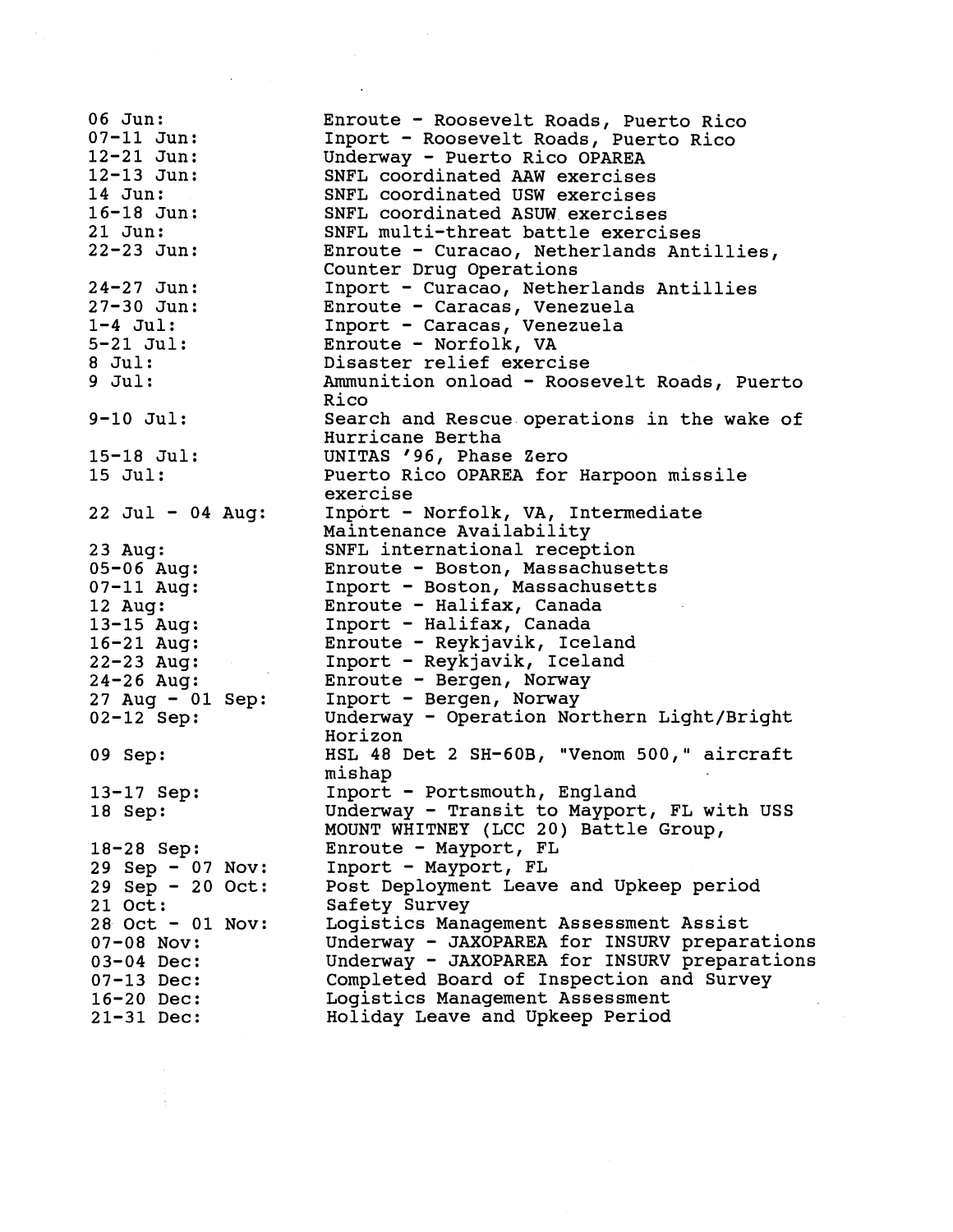3. Historical Narrative.

coming deployment. After successfully completing TSTA II and 111, FEP, and COMPTUEX, MCINERNEY returned to Mayport to make final preparations for the deployment. MCINERNEY began **1996** by completing the work-ups for her up-

Shortly after returning, Capt(se1) Ronald Y. Heath was relieved by CDR Dirk P. Deverill as the Commanding Officer.

In early April MCINERNEY began what would be a challenging deployment as the U.S. representative in the NATO battle group, Standing Naval Force, Atlantic (SNFL). The battle group was composed of representatives from the various NATO navies, including the United Kingdom, Canada, Germany, Denmark, and the Netherlands. MCINERNEY relieved USS SIMPSON (FFG **56)** at Gibralter and then reported to the Adriatic Sea where SNFL was engaged in Operation Sharp Guard, enforcing U.N. sanctions against the former Yugoslavia.

After several days of interrogating and tracking countless contacts, MCINERNEY enjoyed some liberty in. historic Venice, Italy and Corfu, Greece. Here she began an exchange program with the other ships of SNFL that would last throughout the deployment, a plan in which crew members were given the opportunity to spend time on another ship and learn how our NATO allies operate.

MCINERNEY departed the Mediterranean for the Caribbean, while conducting exercises with SNFL as she crossed the Atlantic. The crossing ended with a visit to the Virgin Islands and Puerto Rico.

Utilizing the assets available at Puerto Rico, SNFL then conducted intensive exercises in all warfare areas. With her warfighting skills honed, MCINERNEY lead the ships of SNFL in counter drug operations as the group transited south for Curacao and Venezuela.

In July Hurricane Bertha swept through the Caribbean as she made her way toward the U.S., leaving a path of destruction in her wake. MCINERNEY followed the storm to search for vessels in danger and provide assistance. SNFL then joined up with the South American ships of UNITAS for a wide range of multi-national exercises, which included a missile shoot for MCINERNEY.

The next stop was Norfolk, which provided opportunities to conduct maintenance and visit with family and friends. Also, MCINERNEY sponsored an elaborate reception welcoming the NATO force to the U.S. for the first time in several years.

MCINERNEY then transited the north Atlantic, stopping in Boston, Halifax, Reykjavik, and Bergen, and concluding with participation in Operation Northern Light/Bright Horizon. At the